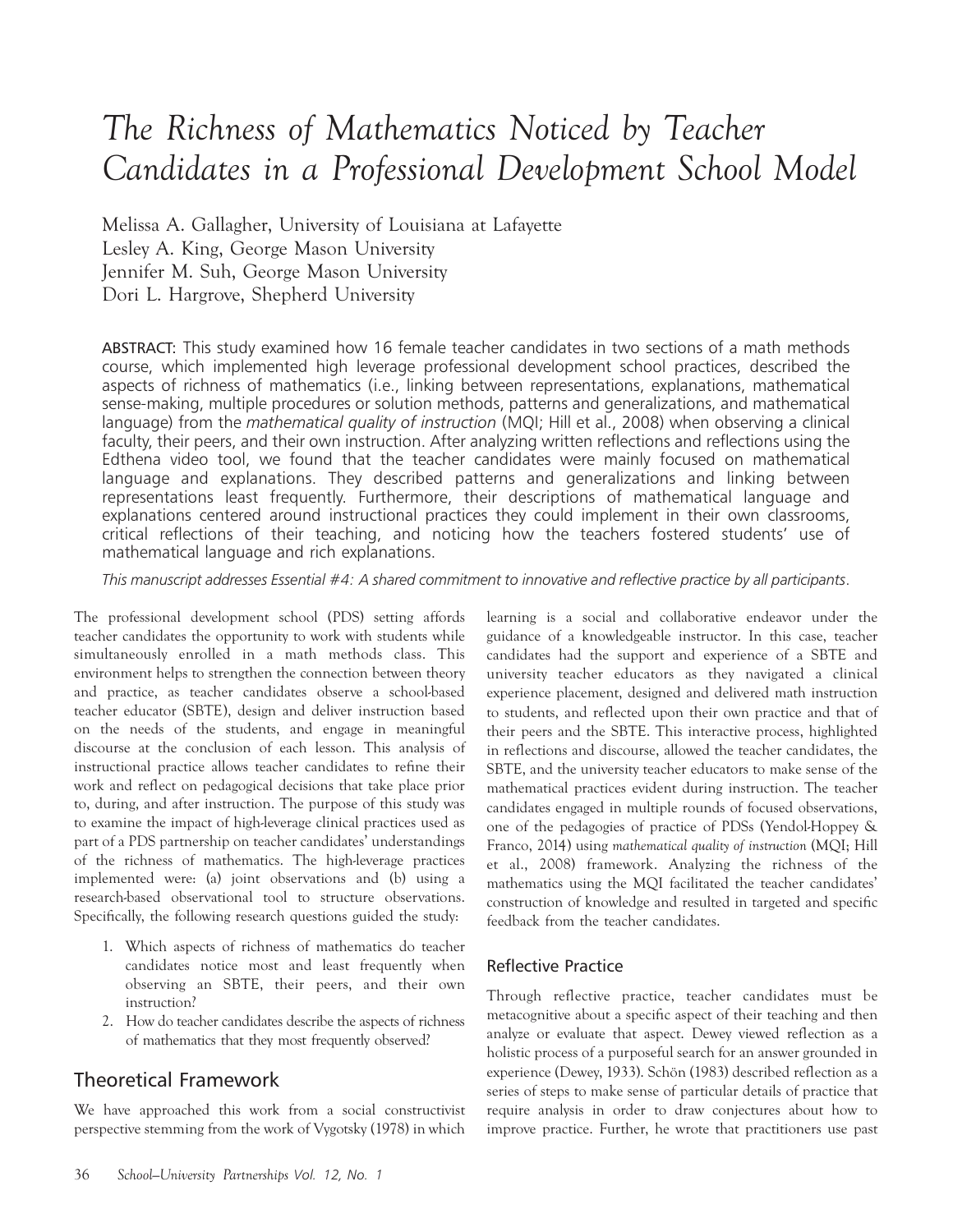experience to build on the new problem, which provides evidence to conceive a new theory for future action (Schön, 1983). Both Dewey and Schön distinguished between effective reflection and informal reflection where effective reflection involves an analytic approach that requires one to make sense of a situation by analyzing the details and then drawing conclusions about how to improve practice. Both believed that teachers should reflect on their teaching through engaging in ongoing, systematic and disciplined interpretations with the end goal of improving practice (Dewey, 1933; Schön, 1983).

According to Erickson (2011), what teachers notice as evidence from their previous experiences does not always provide the type of information they need to draw relevant conclusions about student learning. Teacher candidates focus on superficial aspects of teaching, overgeneralize student learning, and have an inaccurate sense of the effectiveness of the lesson (van Es & Sherin, 2002; Yayli, 2008). Levin, Hammer, and Coffey (2009) suggest that the way in which teacher candidates structure dilemmas in the classroom determines the effectiveness of their reflection. Thus, teacher candidates need scaffolds to guide what they notice and make sense of those experiences to learn to make informed instructional decisions.

#### Teacher Noticing

The elementary classrooms in which teachers work to build students' understanding are complex places characterized by ''multidimensionality, simultaneity, and unpredictability'' (Doyle, 1977, p. 52). Teachers must manage this complexity by noticing particular events in the classroom (Sherin, Jacobs, & Philipp, 2011). Noticing has been defined as ''arranging to alert oneself in the future so as to act freshly rather than automatically out of habit'' (Mason, 2011, p. 37). The importance of noticing is described by Mason (2002):

At the heart of all practice lies noticing: noticing an opportunity to act appropriately. To notice an opportunity to act requires three things: being present and sensitive in the moment, having a reason to act, and having a different act come to mind. (p. 1)

Mason's work has been built upon by many researchers in the math education field. For instance, Jacobs, Lamb, and Philipp (2010) created the teacher noticing framework, in which teachers: (a) attend to, (b) interpret, and (c) respond to student thinking during instruction.

In order for teacher candidates to be successful at noticing, they must learn to attend to their students' thinking and learning. This is not an easy transition as many teacher candidates lack both the observation skills and pedagogical content knowledge necessary to move their reflections from superficial (i.e., hyper-focused on behavior management) to deep (i.e., detecting evidence of student sense-making; Barnhart & van Es, 2015; Stockero, 2014). Many times, novice teachers do not know what to attend to, how to interpret what they see, and

they do not know how to respond when confronted with student learning within the complex environment of the classroom (Jacobs et. al, 2010).

Most teacher candidates develop their noticing skills by spending time in classrooms observing SBTEs' instruction early in their educator preparation programs. However, the effectiveness of these observations is unclear (Brophy, 2004). Star, Lynch, and Perova (2011) suppose that teacher candidates may not have developed the skills to take in the vast and complex classroom activities and interactions. Prospective teachers have been found to have less expertise than experienced teachers in attending to and interpreting student understandings (Jacobs et al., 2010).

Knowing the struggles that teacher candidates have when observing and teaching during clinical experiences, teacher educators must find a way to support the development of their noticing skills and deep reflection. The use of video analysis with the benefit of a specific framework has caught the attention of teacher educators and researchers. Findings from prior research are encouraging in providing evidence that structured video analysis benefit the teacher candidate when reflecting on teaching (Barnhart & van Es, 2015; Brunvand & Fishman, 2007; Kleinknecht & Gröschner, 2016; Stockero, 2014). The types of structure or scaffolds vary in these studies, but the results all indicate that the use of video to reflect and analyze teaching that impacted student learning is a valuable tool that teacher candidates use to deepen their reflections about teaching and student learning.

Some of the scaffolds from the research rely on teacher candidates watching and analyzing video of veteran teachers (Brunvand & Fishman, 2007). The teacher candidates use coding frameworks that focus on noticing. Although these frameworks vary, the teacher candidates are taught and use the specific scaffold when viewing case video of veteran teachers and they write a reflective analysis of what they noticed. What is common from the research is that the scaffolding played an important role in what the teacher candidates noticed and helped them focus on student learning (Barnhart & van Es, 2015; Brunvand & Fishman, 2007; Stockero, 2014). These various scaffolds supported the development of teacher candidates' ability to notice and reflect on student learning. The results from these studies indicate that the teacher candidates were able to reflect more deeply about student thinking and did not attend to superficial episodes (i.e., hyperfocused on behavior management) in the classroom (Barnhart & van Es, 2015; Brunvand & Fishman, 2007; Stockero, 2014).

In the study conducted by Barnhart and van Es (2015), after the teacher candidates learned about theories of analytic and responsive teaching practice they used a framework to analyze teaching strategies and student thinking from video of their own instruction. The results revealed that these teacher candidates were able to attend to, interpret, and reflect on teaching and learning in systematic ways. What was different in this study was that after three months from the completion of analyzing their own video, these teacher candidates were still able to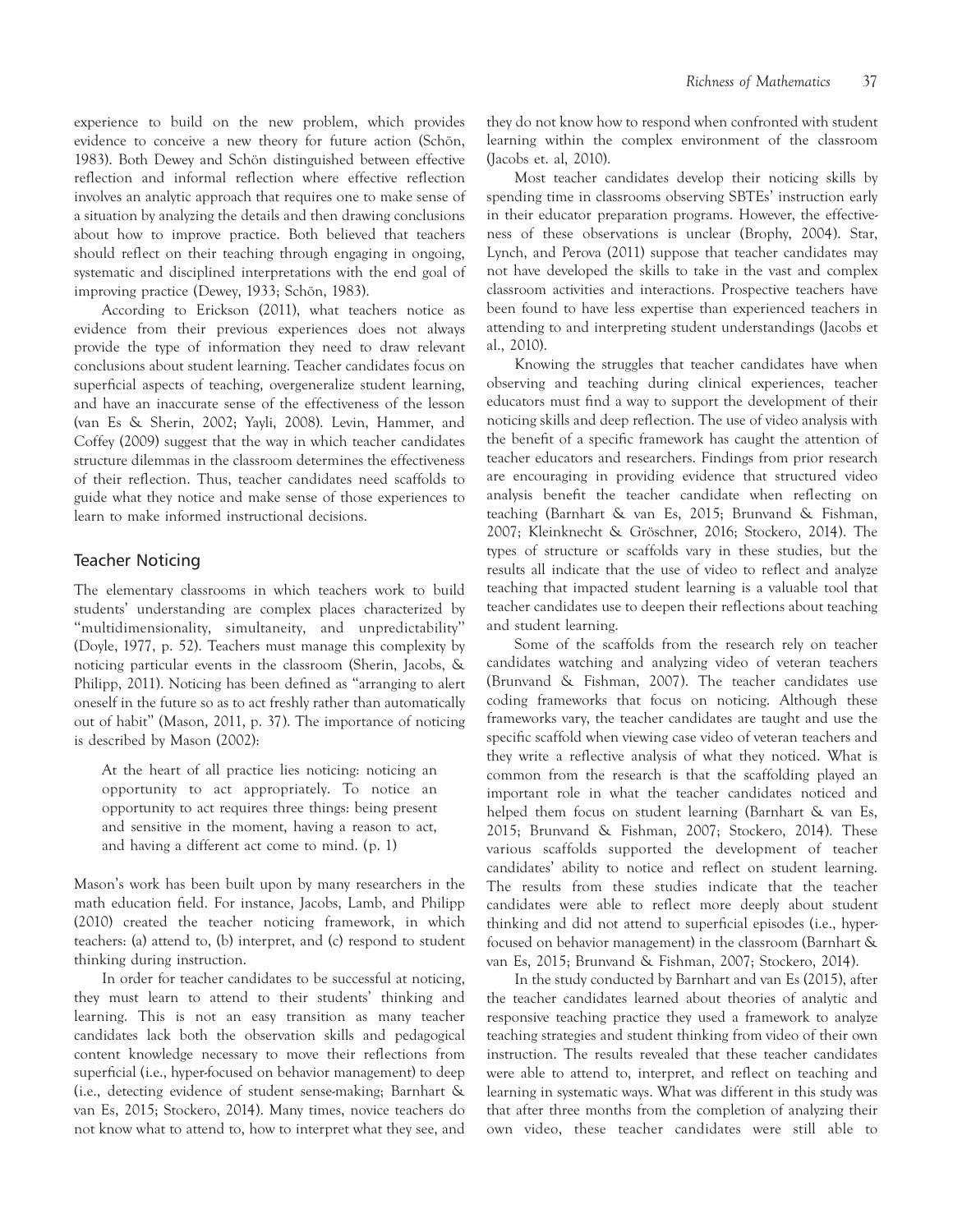demonstrate high levels of sophistication when noticing teaching and learning. This suggests that teacher candidates are able to enact practices learned in a teacher education program.

Kleinknect and Gröschner (2016), conducted a study where the teacher candidates viewed their own video. In this study, the teacher candidates engaged in a structured video feedback cycle using an online tool called V-Reflect. The findings from this study reveal that emphasis on instruction and scaffolding is essential to the teacher candidates' ability to develop the skills necessary to reflect deeply about student learning. The comparison group in this study participated in a class that taught the teacher candidates how to notice. There were positive effects in the comparison groups' responses, which indicated that the course work supported these teacher candidates' ability to notice (from memory), even though they did not have benefit of watching a video of their own teaching. Again, this study suggests that teacher candidates learn to notice through structured course work and are able to transfer that learning when reflecting on their own teaching.

#### Instructional Practices

For more than 100 years, educational researchers have studied instructional practices, however, they have yet to agree upon a core set of practices that are the most effective at improving student learning. Recently, mathematics educators have begun to close in on a set of practices that have been shown to relate to student achievement (Kelcey, 2015); these practices are known as the MQI. The MQI was first developed as a framework to use when observing teachers and was defined by Hill and colleagues as ''a composite of several dimensions that characterize the rigor and richness of the mathematics of the lesson'' (2008, p. 431). Hill and colleagues (2008) examined the relationship between mathematical knowledge for teaching and MQI in ten elementary classrooms and found this relationship to be powerful. The MQI has since been validated (Hill et al., 2012) and used as an observation tool (Mitchell & Marin, 2015; White & Rowan, 2014).

Bringing together teacher noticing using video and the MQI, Mitchell and Marin (2015) created a video club wherein four teacher candidates watched video of their own and their peers' instruction and analyzed this using a modified version of the 2008 MQI. Prior to each video club meeting, the researchers chose 20-minute segments of video that showed continuous mathematics instruction characterized by teacher-student interactions. Participants then watched the selected clips, coded using the MQI, and submitted their codes and rationales for their codes to the researchers. These were compiled and when all participants met in the video club, they spent approximately 70 minutes reconciling codes. Following code reconciliation, the teacher candidates whose instruction was featured in the video would reflect on the coding, the coding discussions, and on how they would alter the lesson. Mitchell and Marin found three major changes in the teacher candidates' noticing: an increased focus on pedagogy and mathematical thinking, a shift toward

noticing teacher-student interactions, and move away from an evaluative stance. This research suggests that shared observation and analysis of video using a structured protocol, such as the MQI, can foster deeper, more meaningful noticing for teacher candidates.

## Our Study

We sought to inquire about what teacher candidates would notice during their observations after using a structured observation tool (i.e., the MQI) in an innovative PDS setting. What distinguishes this model from a traditional clinical experience is that the teacher candidates had the opportunity to: (a) observe the SBTE during math instruction on a daily basis and then participate in a lesson debrief to address questions that arose during the lesson; (b) work as a member of a team to design and teach one small group and one whole group lesson; (c) design an assessment task and work one-on-one with a student; and (d) work with students to design activities for the culminating event on the final day of the math lab experience. The collaborative nature sets this model apart from traditional clinical experience placements, which tend to be limited to a dyad between the cooperating teacher and teacher candidate. Given that teacher candidates often have difficulty noticing the math content of a lesson (Jacobs et al., 2010; Star et al., 2011), we chose to focus on their descriptions of the Richness of Mathematics domain of the MQI, defined as ''the depth of the mathematics offered to students'' (Learning Mathematics for Teaching, 2014, p. 4).

### Methods

This study employed a qualitative design to address the research questions.

#### **Context**

Participants were 16 female teacher candidates in two different sections of a mathematics methods course at a large Mid-Atlantic university. Fourteen of the teacher candidates were Caucasian and two of the teacher candidates were Asian, and all were in their second or third semester of their Master's level elementary education preparation program. This is an innovative model in which university coursework was situated in clinical experience at a PDS, which served as the host site for both a summer math methods course and a two-week summer enrichment math lab for 25 rising third through sixth grade students demonstrating potential for giftedness but from backgrounds traditionally under-represented in gifted and talented programs. The purpose of this math lab was to foster gifted potential and provide opportunities for more advanced coursework for elementary students. While we do not have the specific demographic information for the students who participated in the summer math lab, at the school-level 38% of students were Hispanic, 36% White, 12% Asian, 7% African American, and 6% Other.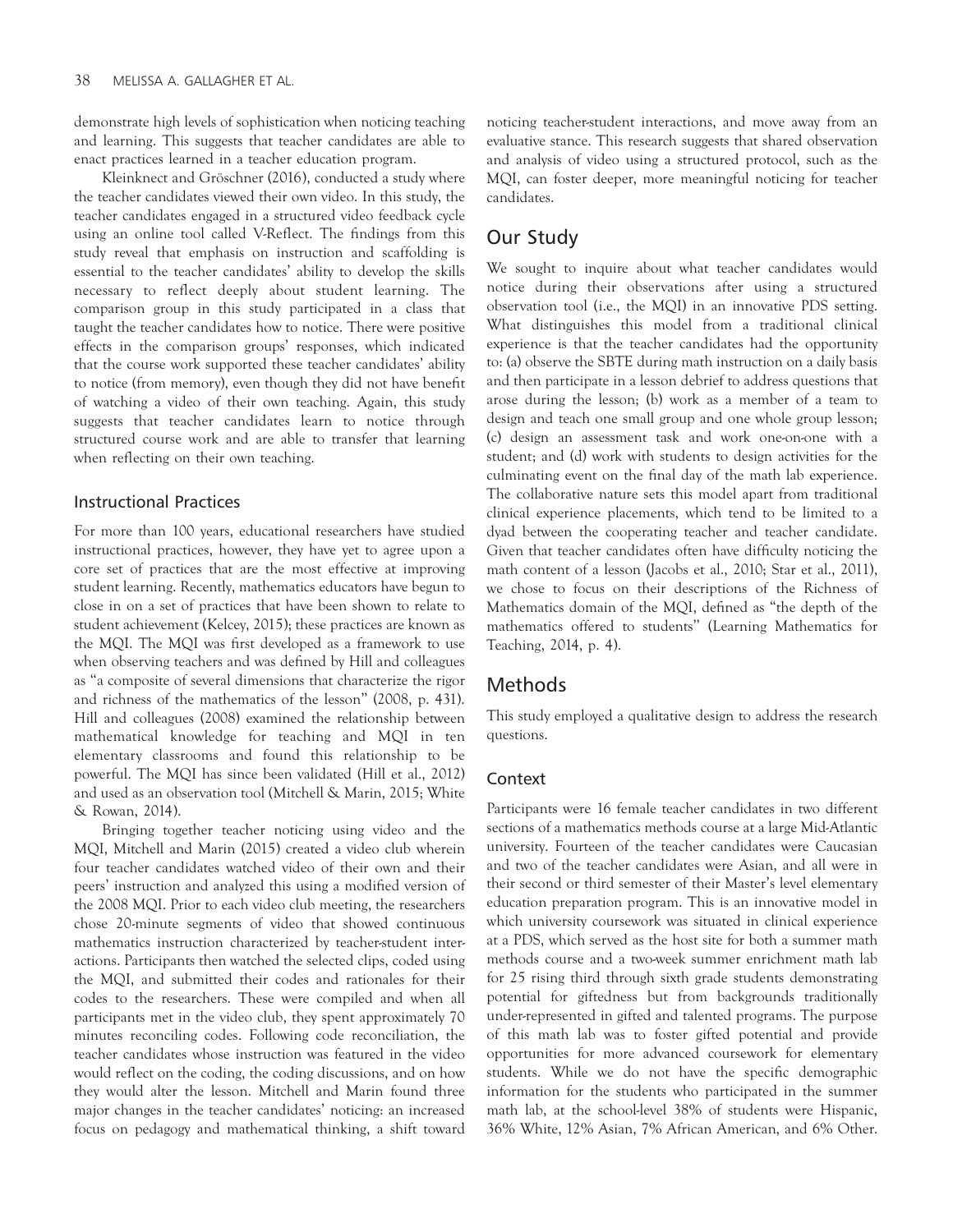Also, approximately 40% of the students at the school qualified for free or reduced lunch. Students from this Title I community school were invited to attend the summer enrichment math lab, while the teacher candidates both observed and reflected on the instruction over the two-week timeframe using the MQI.

#### The MQI

We used the 4-point version of the MQI (Learning Mathematics for Teaching, 2014). This version of the MQI has four broad domains with individual items under each domain. For the purposes of this study, we are focused on the Richness of Mathematics domain, which contains six individual items and an overall richness item: (1) linking between representations, (2) explanations, (3) mathematical sense-making, (4) multiple procedures or solution methods, (5) patterns and generalizations, and (6) mathematical language. The MQI provides a detailed description of each of these teaching practices, including examples of what constitutes each practice. For instance, the MQI states ''For Linking Between Representations to be scored above a Not Present: At least one representation must be visually present; [and] The explicit linking between the two representations must be communicated out loud'' (Learning Mathematics for Teaching, 2014, p. 5). The MQI also includes a detailed rubric for rating each item as not present, low, mid, or high in an observation.

#### The Math Methods Course

Before beginning observations at the camp, the university teacher educators introduced the teacher candidates to the MQI. Together they watched, analyzed, and discussed video of teachers' instruction in relation to the different components of the MQI. During the first week of the summer camp, the teacher candidates spent the mornings observing the SBTE's instruction on algebraic reasoning. After the students left each day, university teacher educators facilitated a debrief with the SBTE and the teacher candidates and then the teacher candidates wrote individual reflections on the SBTE's instruction. During the second week of the summer camp, the teacher candidates took turns teaching a lesson to the students. They planned and taught these lessons in groups of three to four, and when they were not teaching, they were observing their peers' teaching. Later the same day, the teacher candidates wrote reflections on their peers' instruction. In addition to observations of others' instruction, each teacher candidate also planned and taught one lesson with a group. Immediately following these lessons, the whole class gathered together and the university teacher educator led a debrief of the lesson with the class, facilitating student-led questions and reflections. After the debrief, teacher candidates were asked to review the video of their instruction on Edthena and leave reflective comments throughout. Edthena is an online collaborative video repository. Although the two sections of the methods courses were not combined, the university teacher educators planned together and both groups observed the same

lessons taught by the same SBTE, although with different groups of students.

#### Data Sources

The data sources used to explore the research questions were teacher candidates' written reflections of their observations of the SBTE, written reflections of their observations of their peers, and their written reflections in Edthena. The teacher candidates wrote reflections for every observation of the SBTE and of their peers. On two occasions they were asked to focus specifically on the Richness of Mathematics codes of the MQI: once when they were observing the SBTE and once when they were observing their peers. These were the reflections used in this study. Their Edthena comments on their own instruction were also included as data sources. For these reflections, the teacher candidates were not directed to use any aspect of the MQI. Also, because the teacher candidates taught their lessons in small groups (i.e., three to four teacher candidates worked together to plan and teach one lesson to a class of approximately 12 students), the comments left on the videos were visible to the other teacher candidates with whom they had taught. Although all three data sources were teacher candidates' written reflections, they were written at different times and with different foci. Additionally, the reflections on their own instruction were different than the other forms of reflection because they were semi-public (public to their teaching group) comments on videos.

#### Data Analysis

All three data sources were coded using a priori coding (Saldaña, 2013) in order to answer the first research question. As we were interested in the aspects of richness of mathematics which the teacher candidates noticed most frequently, as well as how they described these aspects, we coded all data sources for references to these: linking between representations, explanations, mathematical sense-making, multiple procedures or solution methods, patterns and generalizations, and mathematical language, using the definitions established in the MQI. We used Dedoose 7 (SocioCultural Research Consultants, 2017), an online qualitative data analysis platform, to code the data. The first two authors each independently coded the same 12 written reflections using these Richness of Mathematics codes, then we came together to discuss, reach agreement, and establish coding decisions, such as the decision to code discrete ideas independently even if they were adjacent and described the same aspect of richness of mathematics. Once agreement was reached, we divided up the remainder of the reflections and coded these independently.

For the second research question, we pulled all the coded excerpts of text related to the two most frequent richness of mathematics codes. Then we engaged in a round of initial coding (Saldaña, 2013), whereby each researcher independently coded the excerpts related to each of the two most frequent richness of mathematics codes in order to determine what the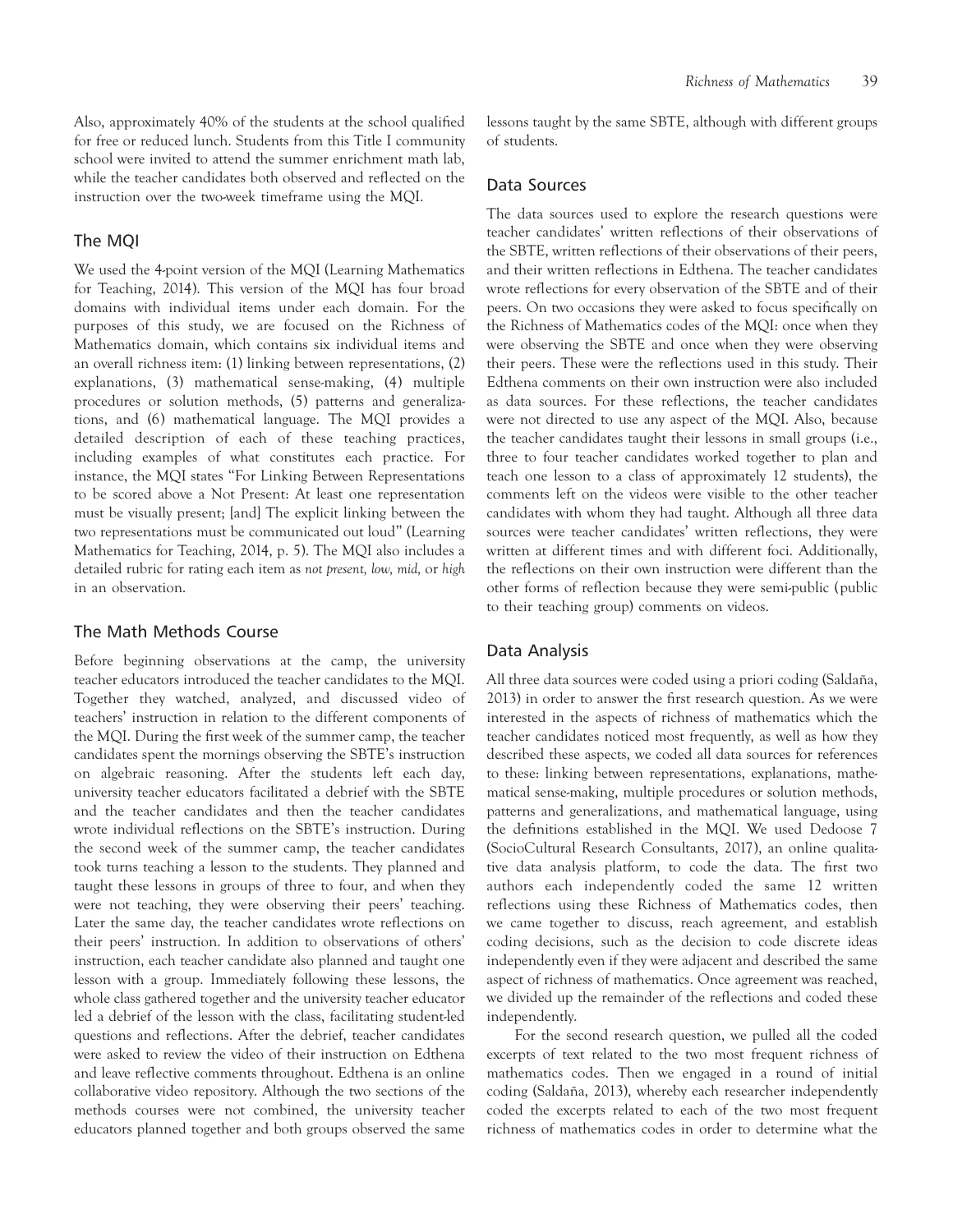#### 40 MELISSA A. GALLAGHER ET AL.

| Table 1. |  |  |  |  |  |  | Frequency of Aspects of Richnesss of Mathematics |
|----------|--|--|--|--|--|--|--------------------------------------------------|
|----------|--|--|--|--|--|--|--------------------------------------------------|

|                                         | Reflections on SBTE | Reflections on Peers | Reflection on Self | Totals |
|-----------------------------------------|---------------------|----------------------|--------------------|--------|
| Explanations                            | 37                  | 35                   | 64                 | 136    |
| Linking between representations         | 10                  | 15                   | 1 C                | 35     |
| Mathematical language                   | 85                  | 43                   | 25                 | 153    |
| Mathematical sense-making               | 22                  | 22                   | 30                 | 74     |
| Multiple procedures or solution methods |                     | 26                   | 25                 | 59     |
| Patterns and generalizations            |                     |                      |                    | 17     |
| Totals                                  | 167                 | 143                  | 164                | 474    |

participants were noticing within these categories. Next, we came together to discuss our codes and determine agreed upon codes for each segment. Third, initial codes were categorized and refined using axial coding (Saldaña, 2013) so that within each hypothetical code, the dominant and less important codes were selected (Boeije, 2010).

## Findings

The findings from the first research question indicated that in all their reflections, the teacher candidates most frequently noticed mathematical language (32.3%) and explanations (29.5%; Table 1). In their reflections on the SBTE, they reflected on mathematical language (51.2%). The second most often described MQI item in their observations of the SBTE was explanations (22.1%). In their reflections on their peers, they described their peers' mathematical language (28.9%) and explanations (26.8%) in nearly equal amounts. When reflecting on their own instruction in Edthena, the teacher candidates most often reflected on their explanations (39.4%). They reflected nearly equally on their mathematical sense-making (17.6%), mathematical language (15.9%), and multiple procedures or solution methods (14.7%). The least discussed aspects were patterns and generalizations (3.5%) and linking between representations (7.3%). This is possibly because of the emphases of these lessons; the lesson by the SBTE was primarily about building knowledge of math terms, and the lesson by their peers was about explaining a new method for solving algebraic equations. As such, although the teacher candidates had opportunities to comment on other aspects of the richness of mathematics that were incorporated into these lessons, they did so with much less frequency. It is also possible that patterns and generalizations is a more complex mathematical practice and thus more difficult for the teacher candidates to notice (Gallagher & Suh, under review).

With regard to the second research question, we examined how the teacher candidates described mathematical language and explanations. They typically described mathematical language in terms of: (a) a teacher defining/reviewing math terms; (b) a teacher's level of fluency with mathematical language; (c) a teacher's use of a word wall; and (d) a teacher's encouragement of students' fluent use of mathematical language (Table 2). For instance, in her reflection on her peers' instruction, Molly<sup>1</sup> noticed how they ''started the lesson off by reviewing the terms they would be using throughout the lesson.'' The teacher candidates also tended to notice the teacher's fluent use of mathematical language and reflected on how they could have improved their own fluency. In Samantha's observation of her peers, she noticed how another teacher candidate modeled fluent math language for her students. ''When Charlotte asked a student how to solve a problem and they told her to subtract a

<sup>1</sup> All names are pseudonyms.

|  | Table 2. Frequency of Descriptions of Mathematical Language and Explanations |  |
|--|------------------------------------------------------------------------------|--|
|  |                                                                              |  |

|                                                 | Reflections on SBTE | Reflections on Peers | Reflection on Self | Totals |
|-------------------------------------------------|---------------------|----------------------|--------------------|--------|
| Mathematical Language                           |                     |                      |                    |        |
| Defining/reviewing math terms                   | 29                  | 18                   |                    | 54     |
| Teachers' fluency with mathematical language    | 5 ا                 | 13                   | 4                  | 42     |
| Use of a word wall                              | 19                  |                      |                    | 22     |
| Students' use of mathematical language          | 22                  |                      |                    | 32     |
| Explanations                                    |                     |                      |                    |        |
| Clarity/thoroughness of explanation             |                     |                      |                    | 29     |
| Explanation of mathematical symbols or notation |                     |                      |                    | 10     |
| Explanation of steps for a procedure            |                     |                      |                    | 20     |
| Students' explanations                          |                     |                      |                    | 33     |
| Explanation of why a procedure worked           |                     |                      |                    | 19     |
| Totals                                          | 15                  |                      | 74                 | 261    |

Note. Where text was coded for multiple MQI indicators, the secondary code was only applied to the MQI code primarily described by the text. Thus, the total number of descriptors for each MQI indicator may not match the total number of codes for that indicator in Table 1.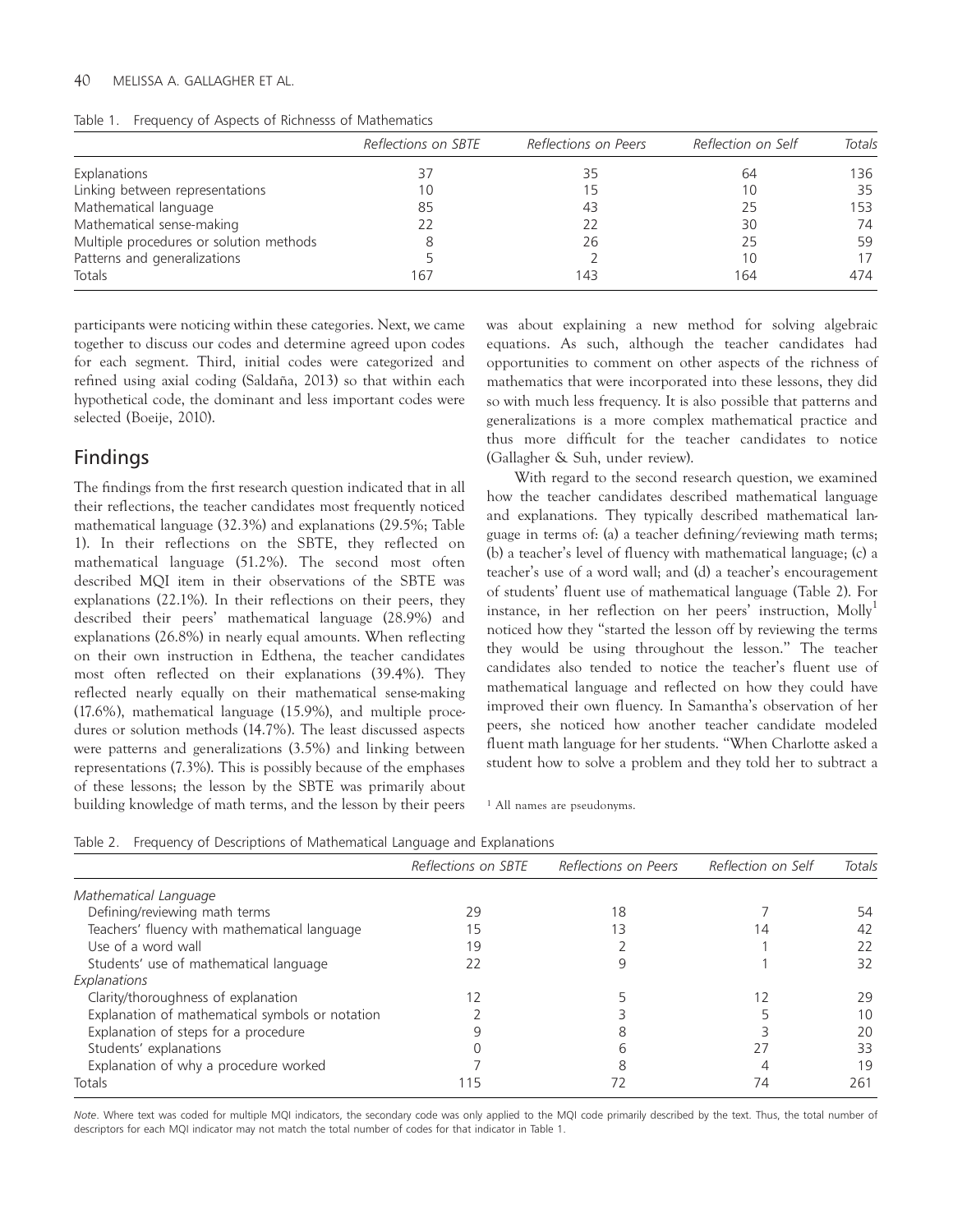quantity from both sides, she responded by saying 'Yes! We could use inverse operations!' and she wrote the term on the board.'' In their reflections on their own instruction, the teacher candidates were more likely to note instances where they could have improved their mathematical language. For instance, Kristen said, ''I think we all made the mistake of forgetting to remind students of the term variable throughout the entire lesson.''

Another aspect of mathematical language that the teacher candidates noticed was the SBTE's use of a math word wall.

He then moved into his lesson by starting with a word wall. The word wall included a bunch of new and old vocabulary words that he asked to students to raise their hands and ask questions if they could not remember what they meant. Some kids did not know what prime and composite numbers were. I thought this was a great idea because the students were able to refresh themselves on the mathematical language they were to learn. (Kim)

The teacher candidates also noticed when the SBTE or the other teacher candidates who were teaching a lesson encouraged students to use mathematical language fluently. Victoria noticed, "As the children began to ask questions in an attempt to guess the number, [the SBTE] pushed them to think about the types of questions they were asking. He asked them to use their vocabulary words and challenged them to use different strategies to get at the number.'' These descriptions of mathematical language as not just using math vocabulary, but encouraging a fluent use of language in the classroom by using a word wall and modeling for students, show a deep understanding of how teachers can support elementary students' math language.

When examining how teacher candidates described explanations, we found five main themes: (a) clarity/thoroughness of explanation; (b) explanation of mathematical symbols or notation; (c) explanation of steps for a procedure; (d) students' explanations; and (e) explanation of why a procedure worked. The teacher candidates often noticed strengths and weaknesses in all of these areas. When describing the clarity or thoroughness of an explanation, the teacher candidates often noticed the SBTE's use of examples, commented on the success of their peers' explanations, or reflected on how their own explanations could have been better. For instance, Amelia said, ''Our conclusion should have been more in depth and direct to provide closure for the students.'' Kim commented on the clarity of her peers' instruction saying, ''I would argue that they could have spent a little more time explaining what an inverse operation is and show examples.''

The teacher candidates often noticed the explicit explanation of the meaning behind mathematical symbols or notation. Amelia wrote, "I am glad that Kristen wrote the plus sign and the minus sign above the total sum and total difference columns because it brought more meaning than just having the words.'' The description of explanations in the MQI focuses on why a procedure works, why a solution method is appropriate, or why an answer is true; however, the teacher candidates often reflected on the use of explanations of the steps for a procedure, reflecting when these steps were done well or noting the lack of connection to conceptual understanding. Mariela reflected on her peers' instruction, ''The students could understand it when it was explained to them step by step but on their own it seemed like it was kind of swimming around and not on solid foundation.'' Mariela's focus in many of her reflections seemed to be around the need for students to know the steps to solving an equation. Lisa, on the other hand, was more focused on the importance of building conceptual understanding. She reflected on the SBTE's explanation of steps, saying, "'Although [he] took time to discuss the elements of an equation, when it came time to solve, his speech to the students was more of a discussion of procedure than real explanations.''

The focus of the Richness of Mathematics domain of the MQI is teachers' instruction, and therefore the focus of the teacher candidates' reflections on explanations should have all centered around the teachers, however, the most common theme of the teacher candidates' description of explanations had to do with student explanations. Although we feel that this does not precisely fit within Richness of Mathematics, we nevertheless present it here, as the teacher candidates chose to include it in their Richness reflections. In writing about students' explanations, the teacher candidates often reflected on how the teachers elicited explanations from students. For instance, Joan reflected on her peers' instruction, ''As students provided answers he would consistently ask them, 'How did you solve that?' or 'Explain to me what you did there.''' In a reflection on her group's instruction, Molly said,

I like that Alyssa asked Student M why she multiplied the number of animals times 2 to really get her to think about why she was setting her problem up that way. Having her think more metacognitively about the problem helped her to get a better understanding of why the problem was set up that way. Alyssa did a nice job of prompting her to think about why she was setting up the problem that way, and by having her explain herself I think helped her grasp the concept better. (Molly, Edthena comment)

When describing why a procedure works, the teacher candidates were either noticing how the teachers had done this well or how they could have done it better. Sophia noticed that the SBTE ''provided some explanations regarding why a solution makes sense, such as showing how a number that is even would also be divisible by two during a mystery number guessing game, but only in response to student confusion.'' Joan reflected critically on her own instruction,

I wish I had instead prompted the group to have a discussion about what they were working on and to come up with some ideas about why the strategy they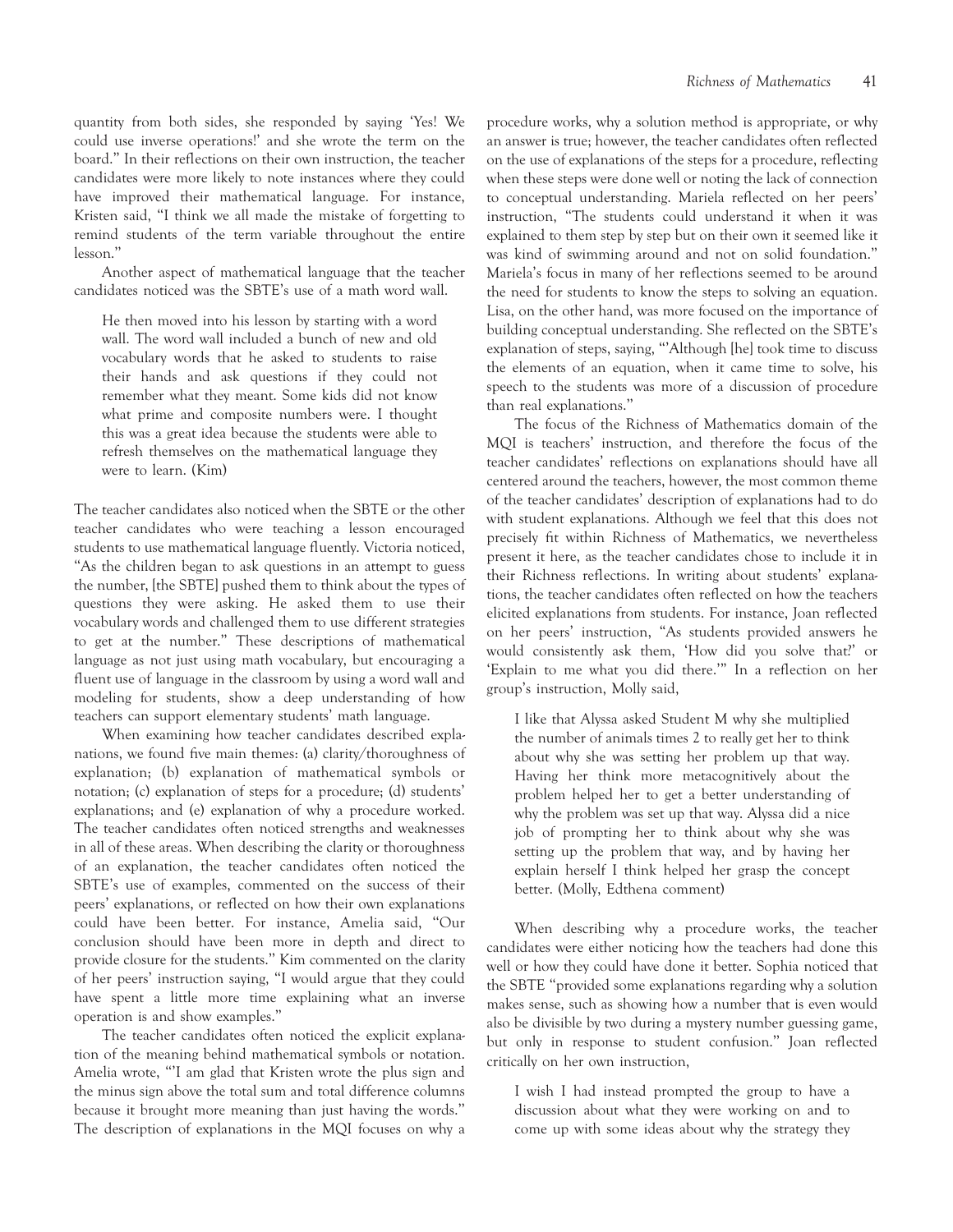were learning was a great way to solve two-variable equation problems.

These descriptions of explanations by the teacher candidates are, for the most part, aligned with the MQI's description of explanations. Furthermore, their frequent discussion of procedural and conceptual instruction shows an awareness of these two different foci within mathematics and, for the most part, a valuing of teaching the concepts which underlie the procedures.

## **Discussion**

The findings of this study suggest that utilizing the MQI with teacher candidates can provide a structure for observations that supports meaningful noticing and reflection on a variety of aspects of mathematics instruction. Teacher candidates, who have limited experience in a classroom setting, were able to focus their observations by concentrating on specific criteria. This finegrain analysis may not have been evident otherwise; had we not utilized the MQI, some teacher candidates may not have been aware of exactly what to notice during an observation and may have instead made only broad comments about the instruction. The MQI framework appears to have assisted teacher candidates with reflecting on instruction in meaningful ways based on the quality of comments regarding math content and math pedagogy. Furthermore, the candidates transferred their knowledge of MQI when reflecting on the Edthena video, which did not require them to make explicit connections to the MQI. Similar to the work of Kleinknect and Gröschner (2016), these findings suggest that if candidates learn to notice with a framework, they will transfer it to other situations.

Regarding clinical relevance, we believe the teacher candidates found the opportunity to see teaching in action at the same time they were enrolled in the math methods course to be powerful. The setting afforded them the chance to take what they were learning in their course and implement it with students in a more real-time scenario than is possible in a traditional program in which teacher candidates complete coursework before working with students during their internships. The real-world/real-time aspect of this setting created a unique opportunity for teacher candidates to learn about and develop their skills in math content and math pedagogy concurrently.

In terms of limitations, the dataset could have been more robust. For each our of 16 participants, we had one reflection after observing the SBTE, one reflection after observing peers, and one reflection after observing their own teaching on video. If we were to conduct this study again, our data could include multiple observations of the SBTE, peers, and the teacher candidates themselves, which would offer more than simply a single snapshot of what the teacher candidates were thinking during the lessons. In a similar vein, the summer enrichment math lab took place over a two-week period, providing only a small window of time during which the teacher candidates observed and reflected on mathematics instruction. Had the

experience taken place over a longer stretch of time, both our analysis and our findings may have differed because we may have been able to explore patterns of changes in the reflections of the teacher candidates. Finally, in terms of the teacher candidates' lessons, the feedback they received came mainly from one another; in other words, novices provided feedback to other novices. If we were to conduct this study again, we could ask the SBTE to provide feedback to the teacher candidates and have each teacher candidate reflect upon this feedback. This has the potential to not only add depth and dimension to the teacher candidates' reflections, but also to their instruction during subsequent lessons.

Future research is needed and we would like to see additional opportunities for teacher candidates to work in a comparable setting while enrolled in math methods courses so as to explore whether similar findings would result with different teacher candidates and SBTEs. Another possibility for future research would be to revisit the teacher candidates once they have a year of teaching experience and ask them to reflect on the same video of their own teaching a second time and compare what they observed about their teaching as a teacher candidate before and after they have classroom teaching experience. Lastly, a comparison of reflections written by teacher candidates who were utilizing the MQI framework and those who were not could possibly reveal a difference in both the overall quality of their reflections and also the particular aspects of the instruction that were highlighted by each group.

## Conclusions

Regardless of years of experience, teachers require dedicated time for professional learning in order to understand new concepts and skills, get support and feedback while trying new approaches, and integrate them into their practice (Zeichner & Conklin, 2008). The PDS model supports this professional learning as teacher candidates have the opportunity to both observe the instructional practice of an experienced math educator and work collaboratively with peers in a supportive environment. This PDS experience allowed teacher candidates to make the connection between the theoretical knowledge acquired in a math methods class and the practical application of said knowledge while under the guidance of university teacher educators.

Utilizing an observation tool such as MQI can help teachers become reflective and responsive practitioners through fine-grain analysis of their instruction. In this case, teacher candidates were able to think deeply about the richness of the mathematics being presented to students through observation of instruction provided by the SBTE, their peers, and themselves. This differs from a traditional field experience in which teacher candidates are often isolated in classrooms with one cooperating teacher, which limits any opportunity the teacher candidate might have to debrief about what he/she has observed. The model presented here encourages collaborative work and meaningful discourse that takes advantage of the shared experience wherein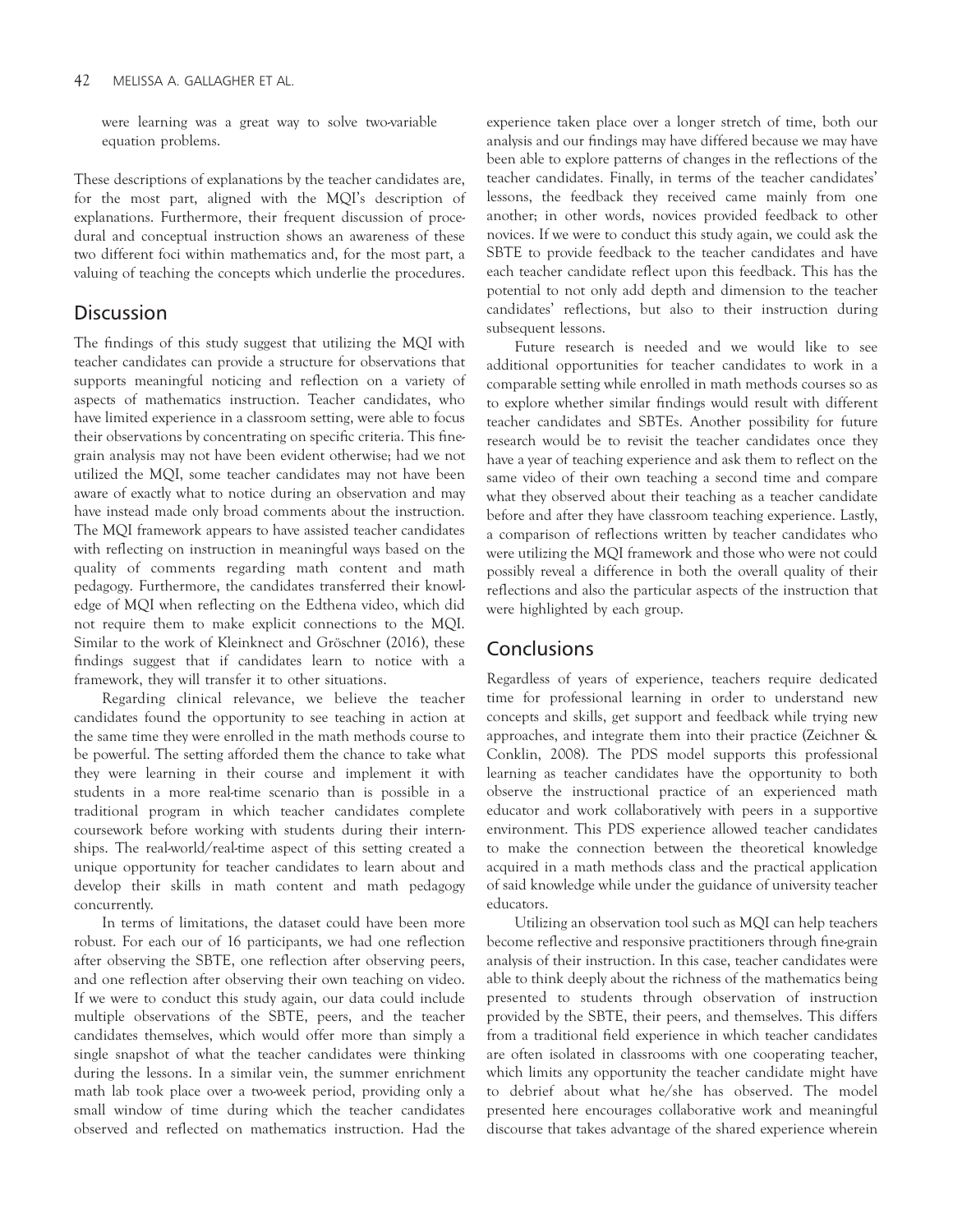teacher candidates and SBTEs work together to analyze the mathematics instruction taking place.

## References

- Barnhart, T., & van Es, E., (2015). Studying teacher noticing: Examining the relationship among pre-service science teachers' ability to attend, analyze and respond to student thinking. Teaching and Teacher Education, 45, 83-93. doi:10.1016/j.tate.2014.09. 0050742-051X
- Boeije, H. (2010). Analysis in qualitative research. Los Angeles, CA: Sage.
- Brophy, J. (Ed.) (2004). Using video in teacher education. Amsterdam: Elsevier Ltd.
- Brunvand, S., & Fishman, B. (2007). Investigating the impact of the availability of scaffolding on preservice teacher noticing and learning from video. Educational Technology Systems, 35(2), 151-174. Retrieved from: http://journals.sagepub.com/doi/abs/10.2190/ L353-X356-72W7-42L9?journalCode=etsa
- Dewey, J. (1933). How we think. Buffalo, NY: Prometheus Books.
- Doyle, (1977). Learning the classroom environment: An ecological analysis. Journal of Teacher Education. 28(6), 51-55.
- Erickson, F. (2011). On noticing teacher noticing. In M. Sherin, V. Jacobs, & R. Philipp (Eds.). Mathematics teacher noticing: Seeing through teachers' eyes (pp. 17-34). New York, NY: Routledge.
- Gallagher, M. A., & Suh, J. M. (Under review). Learning to notice ambitious mathematics instruction through cycles of structured observation and reflection. Journal for Research in Mathematics Education.
- Hill, H. C., Blunk, M. L., Charalambous, C. Y., Lewis, J. M., Phelps, G. C., Sleep, L., & Ball, D. L. (2008). Mathematical knowledge for teaching and the mathematical quality of instruction: An exploratory study. Cognition and Instruction, 26(4), 430–511. doi:10.1080/07370000802177235
- Hill, H. C., Charalambous, C. Y., Blazar, D., McGinn, D., Kraft, M. A., Beisiegel, M., ... Lynch, K. (2012). Validating arguments for observational instruments: Attending to multiple sources of variation. Educational Assessment, 17(2-3), 88–106. http://doi.org/ 10.1080/10627197.2012.715019
- Jacobs, V. R., Lamb, L. L. C., & Philipp, R. A. (2010). Professional noticing of children's mathematical thinking. Journal for Research in Mathematics Education. 41(2), 169-202. Retrieved from http://www. jstor.org/stable/20720130
- Kelcey, B. (2015, April). Teachers' mathematical knowledge for teaching, instructional quality, and their students' achievement: Evidence from quantile mediation. Presented at the meeting of AERA, Chicago, IL.
- Kleinknect, M., & Gröschner, A. (2016). Fostering preservice teachers' noticing with structured video feedback: Results of an online- and video-based intervention study. Teaching and Teacher Education, 59, 45-56. doi:10.1016/j.tate.2016.05.0200742-051X
- Learning Mathematics for Teaching. (2014). Mathematical Quality of Instruction (MQI) 4-point version. Retrieved from http://isites. harvard.edu/icb/icb.do?keyword=mqi\_training&tabgroupid=icb. tabgroup120173
- Levin, D. M., Hammer, D., & Coffey, J. E. (2009). Novice teachers' attention to student thinking. Journal of Teacher Education, 60(2), 142-154. doi:/abs/10:11770022487108330245
- Mason, J. (2002). Researching your own practice: The discipline of noticing. London, UK: Routledge.
- Mason, J. (2011). Noticing roots and branches. In M. G. Sherin, V. R. Jacobs, & R. A. Philipp (Eds.), Mathematics teacher noticing (pp. 35- 50). New York, NY: Routledge.
- Mitchell, R. N., & Marin, K. A. (2015). Examining the use of a structured analysis framework to support prospective teacher noticing. Journal of Mathematics Teacher Education, 18(6), 551–575. https://doi.org/10.1007/s10857-014-9294-3
- Saldaña, J. (2013). The coding manual for qualitative researchers (2nd Ed.). Los Angeles, CA: SAGE Publications Ltd.
- Schön, D.A. (1983). The reflective practitioner. New York, NY: Basic Books.
- Sherin, M. G., Jacobs, V. R., & Philipp, R. A. (2011). Situating the study of teacher noticing. In M. G. Sherin, V. R. Jacobs, & R. A. Philipp (Eds.), Mathematics teacher noticing (pp. 3-13). New York, NY: Routledge.
- SocioCultural Research Consultants. (2017). Dedoose (Version 7.5.9) [Web application for managing, analyzing, and presenting qualitative and mixed method research data]. Retrieved from www.dedoose.com
- Star, J. R., Lynch, K., & Perova, N. (2011). Using video to improve preservice mathematics teachers' abilities to attend to classroom features: A replication study. In M. G. Sherin, V. R. Jacobs, & R. A. Philipp (Eds.), Mathematics teacher noticing (pp. 117-133). New York, NY: Routledge.
- Stockero S. (2014). Transitions in prospective mathematics teacher noticing. In J. J. Lo, K. Leatham, & L. Van Zoest (Eds.), Research trends in mathematics teacher education. (pp. 239-359). New York, NY: Springer.
- van Es, E., & Sherin, M. (2002). Learning to notice: Scaffolding new teachers' interpretations of classroom interactions. Journal of Technology and Teacher Education, 10(4), 571-596. doi:10.1.1.494. 1619&rep=rep1&type=pdf
- Vygotsky, L. (1978). Mind in society. London: Harvard University Press.
- White, M., & Rowan, B. (2014). User guide to Measures of Effective Teaching Longitudinal Database (MET LDB) (ICPSR 34771). Retrieved from Inter-University Consortium for Political and Social Research website: http://www.icpsr.umich.edu/icpsrweb/ METLDB/holdings/documentation
- Yayli, D. (2008). Theory-practice dichotomy in inquiry: Meanings and preservice teacher–mentor teacher tension in Turkish literacy classrooms. Teaching and Teacher Education, 24(4), 889–900. https://doi.org/10.1016/j.tate.2007.10.004
- Yendol-Hoppey, D., & Franco, Y. (2014). In search for signature pedagogy for clinically rich teacher education: A review of articles published in the Journal of Teacher Education and School University Partnerships. School-University Partnerships Journal, 7(1), 17-34.
- Zeichner, K., & Conklin, H. G. (2008). Teacher education programs as sites for teacher preparation. In M. Cochran-Smith, S. Feiman-Nemser, D. J. McIntyre, & K. E. Demers (Eds.), Handbook of research on teacher education: Enduring questions in changing contexts  $(3<sup>rd</sup>$  ed., pp. 269-289). New York, NY: Routledge.

#### $\psi_2$  via  $\psi_2$

Dr. Gallagher is an Assistant Professor. Her research interests include mathematics teachers' knowledge, beliefs, and practices. In particular, she studies instructional practices that support the mathematics achievement of English Learners.